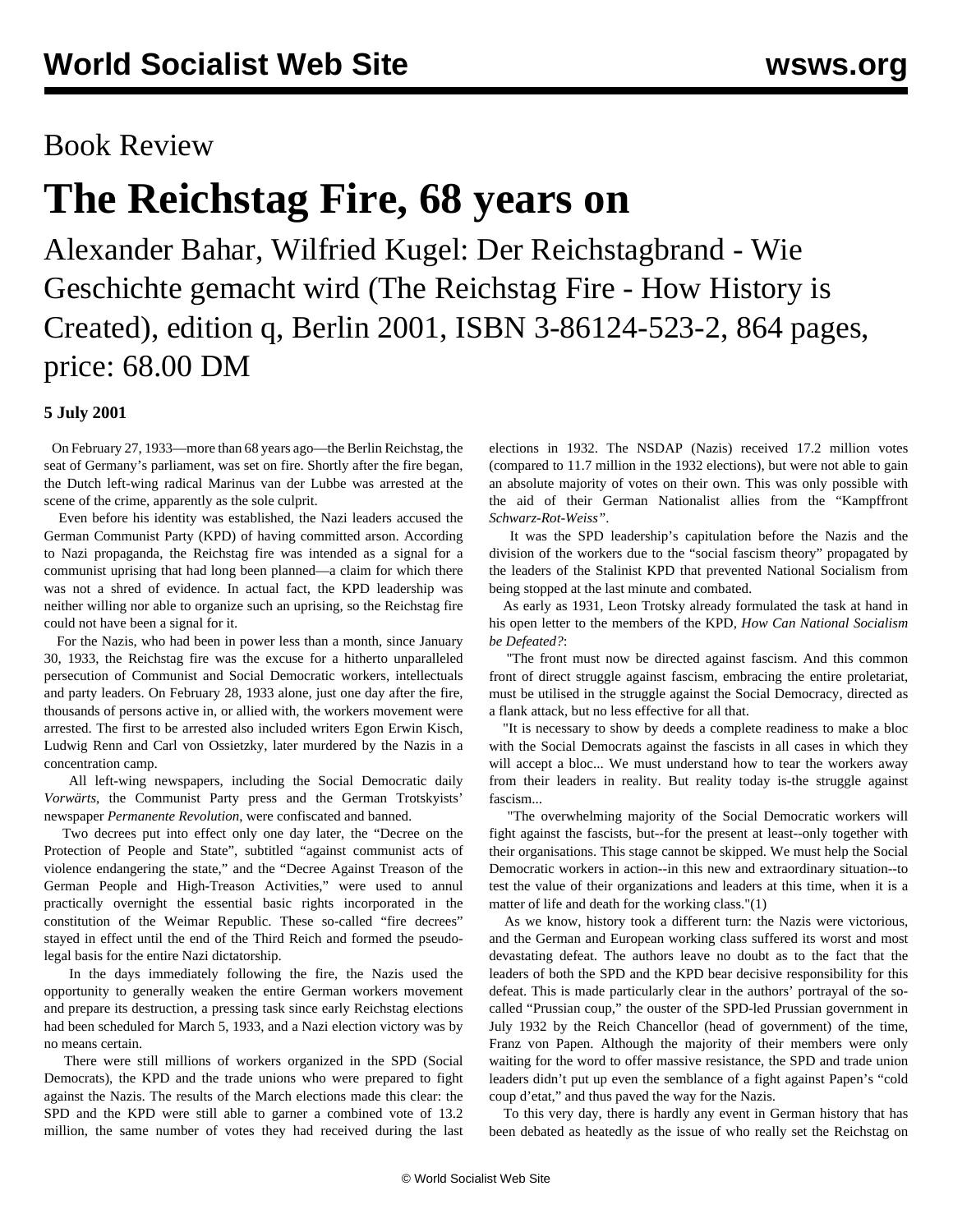#### fire.

 In years of meticulous research, the two authors of the book, historian Alexander Bahar and physicist and psychologist Wilfried Kugel, carried out the first comprehensive evaluation of the 50,000 pages of original court, state attorney office and secret police (Gestapo) files that had been locked away in Moscow and East Berlin until 1990. The result is a remarkable and explosive, more than 800-page document that for the first time provides almost complete circumstantial evidence that the Nazis prepared and set the Reichstag fire themselves.

 The authors have thus succeeded in disproving a hypothesis that even today is still fairly widespread: that the Dutchman Marinus van der Lubbe was the sole perpetrator. They "base their evidence largely on original documents that are stored in public archives, but have not been evaluated up to now... The book contradicts in many ways all of the research reports that have been published so far on the Reichstag fire, based on what the authors say is the first thorough evaluation of all presently available relevant sources... In summary, the authors have succeeded after years of work in presenting a comprehensive chain of circumstantial evidence—albeit one that will only have a conclusive character for those readers who are prepared to take on the intellectual challenge presented by the often highly complex and convoluted aspects of this case of political crime." $(2)$ 

 Bahar and Kugel describe the two contradictory hypotheses as to who was actually responsible for setting the fire as follows:

 "As incontestable as it is that the Nazis benefited from the Reichstag fire and made skillful use of it in establishing their dictatorship, opinion remains divided as to who actually committed the deed. The communists accused by the Nazi authorities at the Reichstag Fire Trial in Leipzig were already ruled out in 1933 for obvious reasons: quite apart from the lack of evidence, the suicidal and thus nonsensical nature of such a deed was selfevident, despite Nazi propaganda to the contrary. So did Marinus van der Lubbe, the 75% vision-impaired Dutch left-wing radical communist arrested in the burning Reichstag set the fire on his own? Or were the culprits to be found among the Nazis?" (3)

 As early as the summer of 1933, the *Brown Book on the Reichstag Fire and Hitler's Terror* was published in Switzerland under the editorship of Willi Münzenberg. In this book, German emigrés attempted to provide proof that the Nazis had committed the crime in a secret operation run by Nazi leader Hermann Göring. And even before the Reichstag Fire Trial in Leipzig, the "Legal Commission of the International Investigation Committee" came to the conclusion that the Nazis had set the fire themselves. Up to 1949, this was the prevailing opinion of all serious contemporaries outside of Germany. "Everyone abroad was and remains convinced that the Nazis set fire to the Reichstag." (4)

 In Germany, however, the legend of Marinus van der Lubbe as the sole perpetrator was created after 1945 by the first head of the Gestapo, Rudolf Diels, and his former staff. Diels, who was in charge of the sweeping arrests carried out on the night of the fire, had every reason to exonerate the Nazi rulers after World War II, since he was deeply involved in the Reichstag fire himself. As the authors explain:

 "six hours before the Reichstag fire, Rudolf Diels, head of the ... Political Police since February 23, 1933 and subsequently head of the Secret State Police Office (Gestapo), wrote the following police radio telegram which was sent to all police stations in Prussia at about 6:00 p.m.: 'Communists reportedly plan to carry out systematic raids on police squads and members of nationalist associations with the aim of disarming them.' ... 'Suitable countermeasures are to be taken immediately, and where necessary communist functionaries placed under protective custody.'" (5)

 "The arrests carried out the next night had thus already been initiated by Rudolf Diels, the Chief of the Political Police, on the afternoon of February 27." (6)

 The authors prove that it would have been impossible for Marinus van der Luppe to set on fire a building as large as the Reichstag on his own, by reconstructing in minute detail the course of the fire on the basis of countless testimony documents and investigation and court files (particularly in Chapters 2 and 4).

 Their conclusion is that "the 'culprit' van der Lubbe had even less time to carry out his alleged act of arson than has hitherto been assumed, namely only 12 to 13 minutes... The view often expressed in historical literature that the Reichstag arson had taken Göring, Goebbels and Hitler 'by surprise' must now presumably be regarded once and for all as a myth." $(7)$ 

 In Chapters 5 to 7, the authors document the proceedings at the so-called Reichstag Fire Trial, which began on September 21, 1933 in Leipzig, and then present the circumstantial evidence for the guilt of the Nazis. The exact evaluation of all of the fire expert reports leads to one conclusion: " *All* of the fire experts agreed that the fire in the Reichstag assembly hall had to have been set by *several* culprits. Van der Lubbe's selfincrimination was thus proved to be a lie." (8) (My emphasis - W.K.)

 In the trial before the Leipzig *Reichsgericht* court, which the Nazis had originally planned as a show trial, the accused were "van der Lubbe and comrades." The Dutchman's alleged "comrades" were Ernst Torgler, the former chairman of the KPD parliamentary group in the Reichstag, and three Bulgarian communists who were living illegally in Germany: Georgi Dimitrov, who had been the head of the Berlin-based Western European Office of the Executive Committee of the Comintern (Third International) until early 1933, Blagoj Popov and Vasil Tanev. Despite coerced witnesses (including concentration camp prisoners), planted and forged "evidence," and torture and terror against the accused, the Nazis never succeeded in proving the alleged guilt of the communists. Dimitrov's undaunted conduct in court, in particular, added to the embarrassment for the Nazi leaders. The *Reichsgericht* passed its verdict on December 23, 1933: "The accused Torgler, Dimitrov, Popov and Tanev are acquitted." Marinus van der Lubbe, the only "presentable" culprit, was sentenced to death and executed on January 10, 1934, despite the existing expert opinions and testimony which conclusively ruled out the Dutchman as the sole perpetrator.

 Finally, the authors expose the Nazis as the only feasible culprits. Among the documentary evidence the authors base this verdict on is the testimony of SA member Adolf Rall (who was later murdered by the SA and the Gestapo). The emigré newspaper *Pariser Tageblatt* reported on December 24, 1933: "he (Rall) stated he was a member of the SA's "Sturm 17" unit. Before the Reichstag fire broke out, he had been in the subterranean passageway that connects the Reichstag assembly building to the building in which the government apartment of the Reich President [Hermann Göring] is located. Rall said that he had personally witnessed various members of his SA unit bringing the explosive liquids into the building." (10)

 Hans Bernd Gisevius, who had worked as a junior lawyer for the political police from August to December 1933, made the following testimony at the Nuremberg War Crimes Trial in 1946: "It was Goebbels who first came up with the idea of setting fire to the Reichstag. Goebbels discussed this with the leader of the Berlin SA brigade, Karl Ernst, and made detailed suggestions on how to go about carrying out the arson. A certain tincture known to every pyrotechnician was selected. You spray it onto an object and then it ignites after a certain time, after hours or minutes. In order to get into the Reichstag building, they needed the passageway that leads from the palace of the Reichstag President to the Reichstag. A unit of ten reliable SA men was put together, and now Göring was informed of all the details of the plan, so that he coincidentally was not out holding an election speech on the night of the fire, but was still at his desk in the Ministry of the Interior at such a late hour... The intention right from the start was to put the blame for this